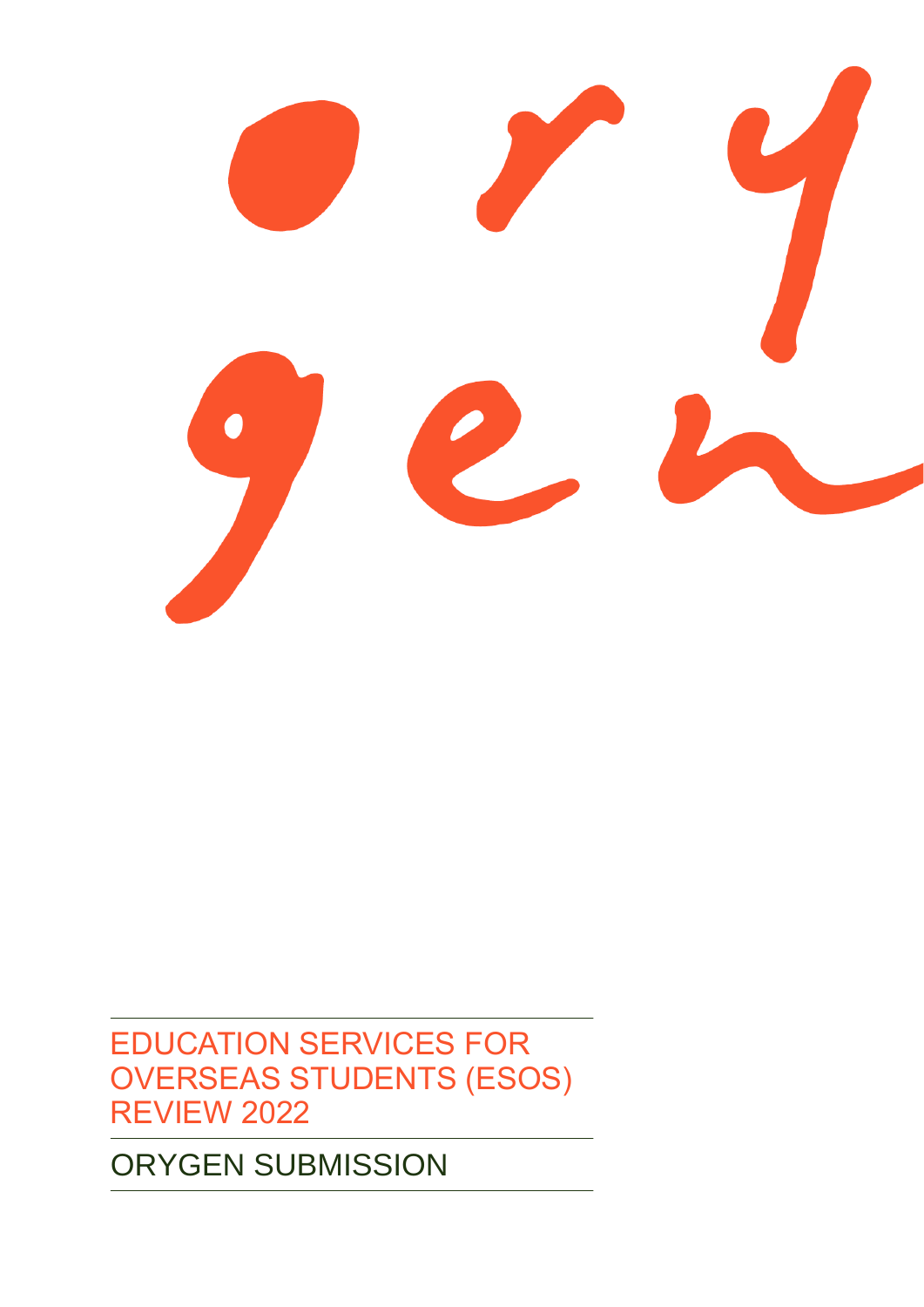EDUCATION SERVICES FOR OVERSEAS STUDENTS (ESOS) REVIEW 2022

## ORYGEN SUBMISSION

Orygen welcomes the opportunity to provide feedback to the Review of the Education Services for Overseas Students (ESOS) legislative framework, including the National Code of Practice for Providers of Education and Training to Overseas Students 2018 (National Code). Orygen has previously consulted over 650 international students and education providers across Australia, identifying experiences of social isolation, loneliness, bullying, harassment, racism, perceived and actual safety risks, and difficulty accessing services on and off-campus.(1) This project has informed our response. In addition to this feedback, Orygen can provide further detail and support on request.

# ABOUT ORYGEN

Orygen is the world's leading research and knowledge translation organisation focusing on mental illhealth in young people. At Orygen, our leadership and staff work to deliver cutting-edge research, policy development, innovative clinical services, and evidence-based training and education to ensure that there is continuous improvement in the treatments and care provided to young people experiencing mental ill-health.

Orygen conducts clinical research, runs clinical services (five headspace centres), supports the professional development of the youth mental health workforce and provides policy advice relating to young people's mental health. Our current research strengths include: early psychosis, mood disorders, personality disorders, functional recovery, suicide prevention, online interventions, neurobiology and health economics.

# **SUBMISSION**

There is an increased national focus on the mental health of international students, particularly in ensuring that educational institutions provide access to appropriate mental health and wellbeing services. In the recent Australian Strategy for International Education 2021-2030, the Australian Government noted that international students are vulnerable to experiencing mental ill-health, experience exploitation and discrimination in their homes and workplaces, and committed to supporting the capability of all providers to deliver student support programs.(1)

Identifying a need to provide additional support to university students, the Productivity Commission's inquiry into mental health noted that educational institutions should ensure that counselling services meet the language and cultural diversity needs of international students.(2) Previous research reported that 21 per cent of international students indicated that a language barrier prevented them from seeking help.(3) Students also reported experiences of discrimination when communicating with services both on and off-campus. There is an opportunity to update the National Code to ensure that services meet the mental health and wellbeing needs of international students and reflect the priorities of national policy documents.

## **Recommendation**

**The Department of Education, Skills and Employment update the National Code to adopt the Productivity Commission's recommendation (Action 6.2) that ensures counselling services meet the language and cultural diversity needs of their international students.**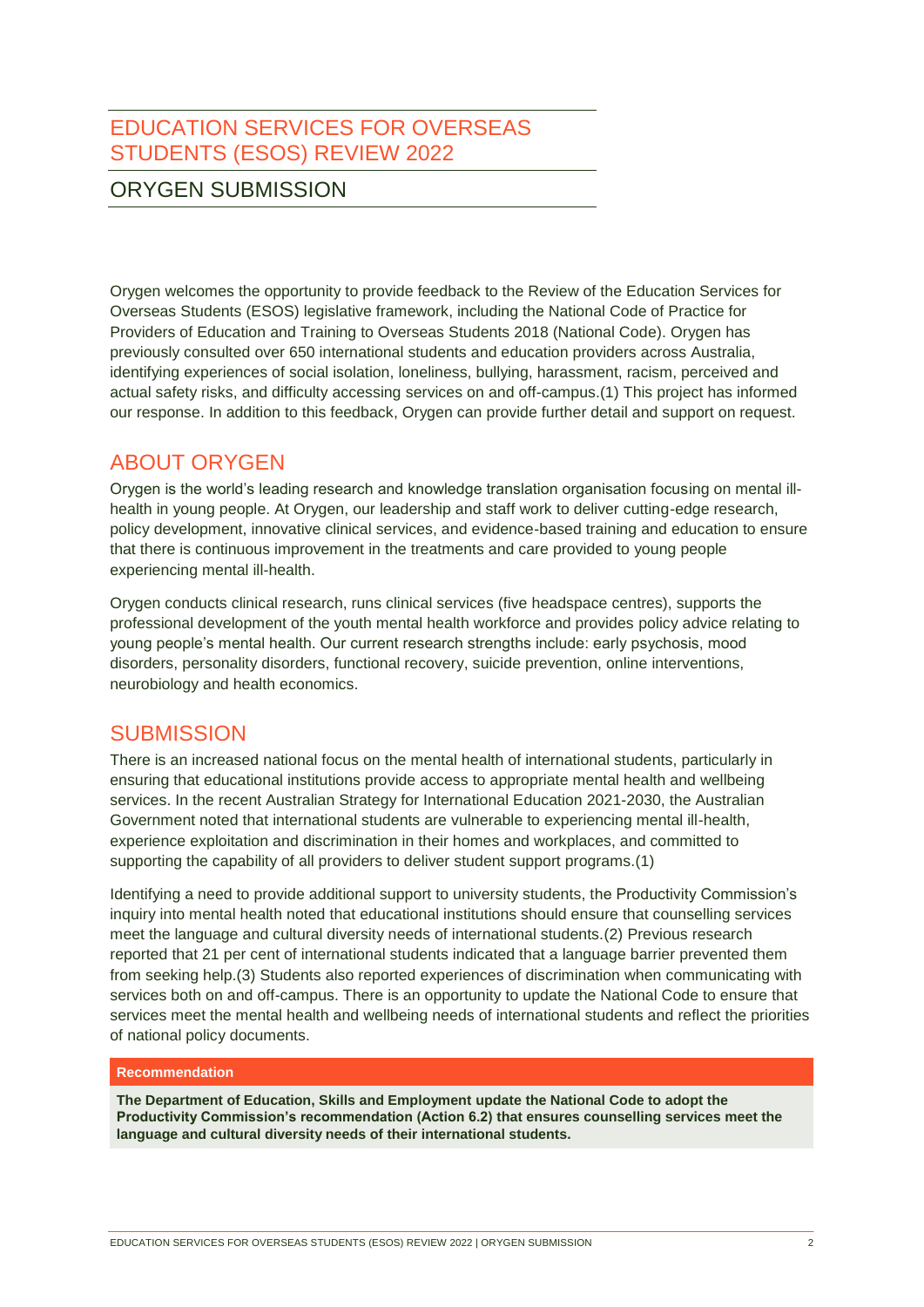The National Code currently requires registered providers to provide access to services that ensure the mental and physical wellbeing of overseas students. Despite this requirement, a number of service access barriers continue to exist for international students. When surveyed about barriers to accessing mental health services, over a third (36.2 per cent) of international students noted that they did not know where to go.(3) Additionally, 29.7 per cent of international students reported the cost of services as a barrier, with education providers noting that many international students were not accessing health services due to real or assumed costs, and that students were unsure about what was covered by their health insurance. One in five (20.0 per cent) consulted education providers also reported that international students do not access support due to a concern that it will impact their visa status or educational record. While education providers may currently be meeting the requirements of the National Code, a number of known service access barriers remain unaddressed. Changes to the National Code are needed to address service access barriers and meet the mental health needs of international students.

### **Recommendation**

**The Department of Education, Skills and Employment update Standard 6 of the National Code to require registered providers to document and implement processes for accessing counselling and mental health support services, which should include:**

- **simple and easily accessible information online, including information about out-of-hours supports;**
- **ensuring that international students are aware of the free or low-cost services that they are eligible for;**
- **addressing and reducing concerns that accessing support will impact student visa status or academic records; and**
- **the delivery of information about counselling services and external supports at key periods, such as in the lead up to assessment and exam periods.**

A whole-of-institution approach is needed to support the mental health and wellbeing of international students. Whole-of-institution approaches ensure that wellbeing is considered across learning environments and campuses. Section 6 of the National Code utilises this approach for security and safety, requiring that registered providers take all reasonable steps to provide a safe environment on campus or premises, and advise overseas students and staff on actions they can take to enhance their personal security and safety. Similarly, the National Code should be updated to ensure that registered providers document and report on the reasonable steps taken to provide a mentally healthy campus or premises. The Australian University Mental Health Framework supports universities to develop mentally healthy environments.(4)

#### **Recommendation**

**The Department of Education, Skills and Employment update Standard 6 of the National Code to require that registered providers take all reasonable steps to provide a mentally healthy campus or premises.**

#### **REFERENCES**

1. Department of Education, Skills and Employment. Australian Strategy for International Education 2021-2030. Government of Australia; 2021.

- 2. Productivity Commission. Mental Health, Report no. 95. Canberra; 2020.
- 3. Orygen. International Students and their Mental Health and Physical Safety. Melbourne: Orygen; 2020.
- 4. Orygen. Australian University Mental Health Framework. Melbourne: Orygen; 2020.